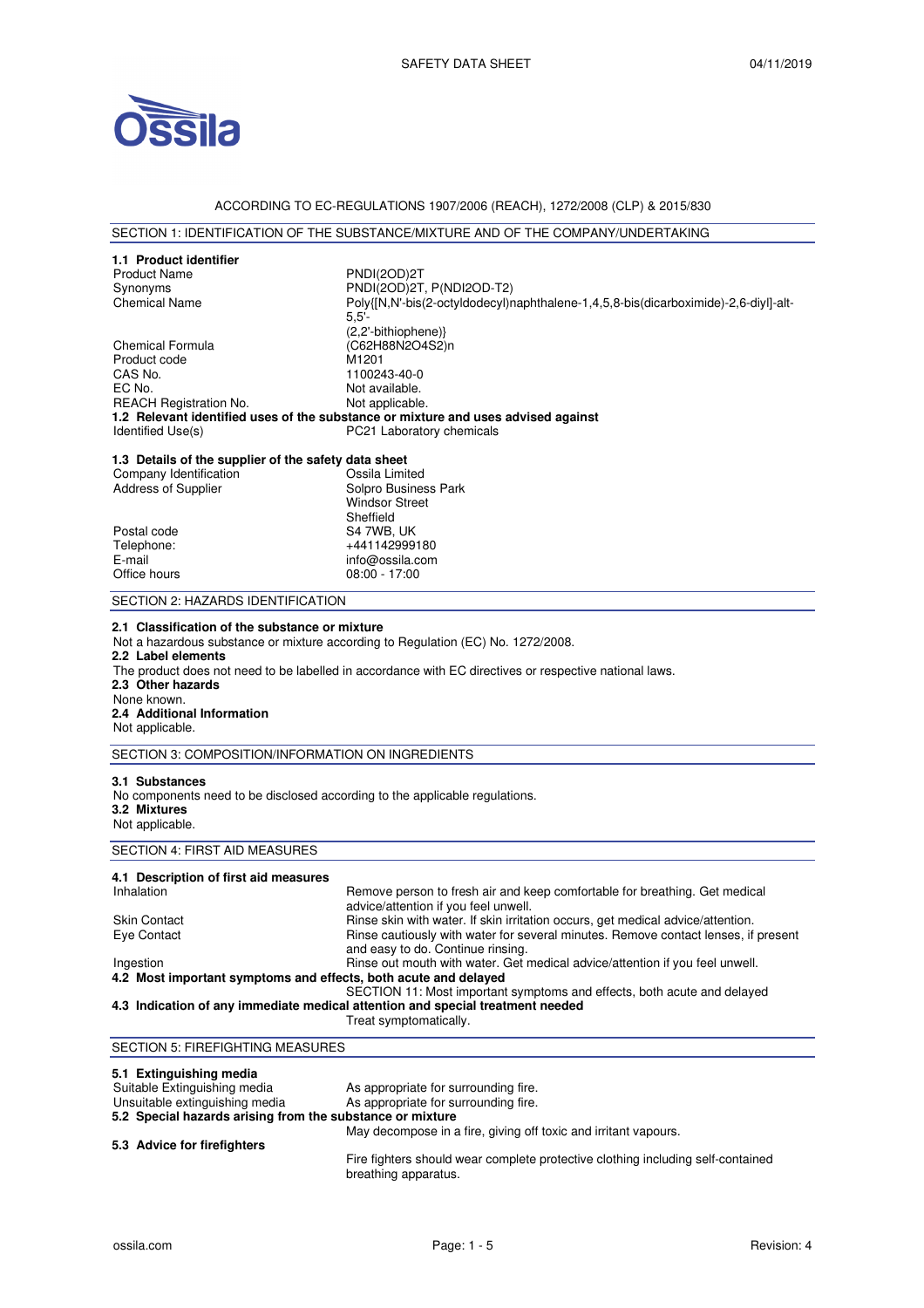

| <b>SECTION 6: ACCIDENTAL RELEASE MEASURES</b>                                                                                                       |                                                                                                                                                                                                                                                   |  |  |  |
|-----------------------------------------------------------------------------------------------------------------------------------------------------|---------------------------------------------------------------------------------------------------------------------------------------------------------------------------------------------------------------------------------------------------|--|--|--|
| 6.1 Personal precautions, protective equipment and emergency procedures<br>Provide adequate ventilation. Wear protective clothing as per section 8. |                                                                                                                                                                                                                                                   |  |  |  |
| 6.2 Environmental precautions                                                                                                                       |                                                                                                                                                                                                                                                   |  |  |  |
| 6.3 Methods and material for containment and cleaning up                                                                                            | Avoid release to the environment.<br>Sweep up spilled substance but avoid making dust. Use vacuum equipment for<br>collecting spilt materials, where practicable. Dispose of contents in accordance with<br>local, state or national legislation. |  |  |  |
| 6.4 Reference to other sections                                                                                                                     | See Also Section 8, 13.                                                                                                                                                                                                                           |  |  |  |
| SECTION 7: HANDLING AND STORAGE                                                                                                                     |                                                                                                                                                                                                                                                   |  |  |  |
| 7.1 Precautions for safe handling                                                                                                                   |                                                                                                                                                                                                                                                   |  |  |  |
|                                                                                                                                                     | Avoid breathing dust/aerosols. Use only in a well-ventilated area. Wear protective<br>clothing as per section 8.                                                                                                                                  |  |  |  |
| 7.2 Conditions for safe storage, including any incompatibilities                                                                                    |                                                                                                                                                                                                                                                   |  |  |  |
| Storage temperature<br>Storage life<br>Incompatible materials<br>7.3 Specific end use(s)                                                            | Store in a well-ventilated place. Keep container tightly closed.<br>Ambient.<br>Product is air and light sensitive. Store in the dark. Store under inert gas.<br>None known.                                                                      |  |  |  |
|                                                                                                                                                     | Not known. See Section: 1.2.                                                                                                                                                                                                                      |  |  |  |
| SECTION 8: EXPOSURE CONTROLS/PERSONAL PROTECTION                                                                                                    |                                                                                                                                                                                                                                                   |  |  |  |
| 8.1 Control parameters<br>8.1.1 Occupational Exposure Limits                                                                                        | No Occupational Exposure Limit assigned.                                                                                                                                                                                                          |  |  |  |
| 8.2 Exposure controls<br>8.2.1. Appropriate engineering controls                                                                                    | Ensure adequate ventilation. A washing facility/water for eye and skin cleaning<br>purposes should be present.                                                                                                                                    |  |  |  |
| 8.2.2. Personal protection equipment<br>Eye Protection                                                                                              | Wear eye protection with side protection (EN166).                                                                                                                                                                                                 |  |  |  |
| Skin protection                                                                                                                                     | Wear protective clothing and gloves: Impervious gloves (EN 374).                                                                                                                                                                                  |  |  |  |
| Respiratory protection                                                                                                                              | Normally no personal respiratory protection is necessary.                                                                                                                                                                                         |  |  |  |
| Thermal hazards                                                                                                                                     | None known.                                                                                                                                                                                                                                       |  |  |  |
| Environmental Exposure Controls Avoid release to the environment.                                                                                   |                                                                                                                                                                                                                                                   |  |  |  |

# SECTION 9: PHYSICAL AND CHEMICAL PROPERTIES

#### **9.1 Information on basic physical and chemical properties**

| Appearance                              | Solid powder/fibres |
|-----------------------------------------|---------------------|
|                                         | Colour: Dark blue   |
| Odour                                   | Not known.          |
| Odour threshold                         | Not known.          |
| рH                                      | Not known.          |
| Melting point/freezing point            | Not known.          |
| Initial boiling point and boiling range | Not known.          |
| <b>Flash Point</b>                      | Not known.          |
| Evaporation rate                        | Not known.          |
|                                         |                     |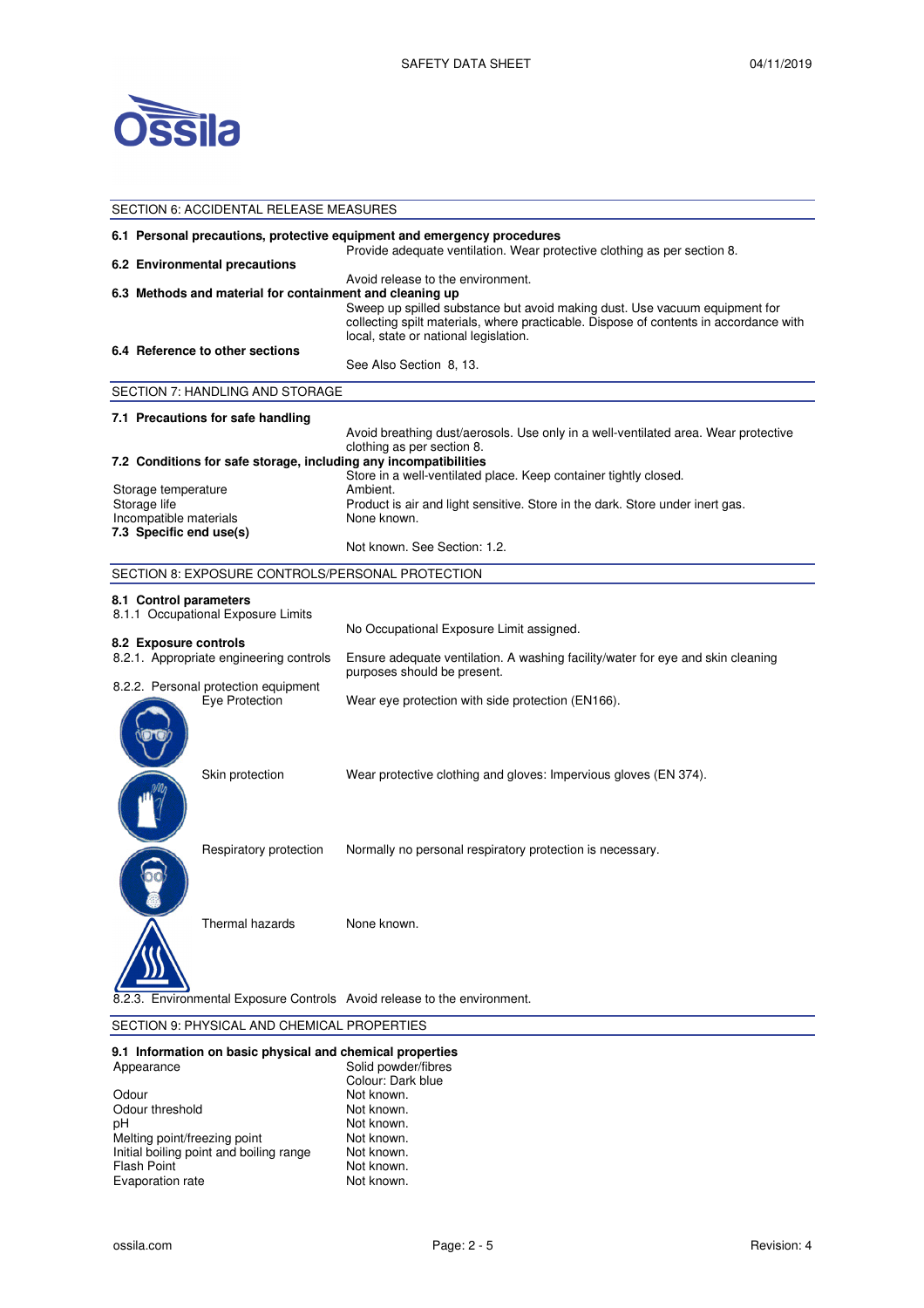



| Flammability (solid, gas)<br>Upper/lower flammability or explosive<br>limits<br>Vapour pressure<br>Vapour density<br>Density (g/ml)<br>Relative density<br>Solubility(ies)<br>Partition coefficient: n-octanol/water<br>Auto-ignition temperature<br>Decomposition Temperature (°C)<br>Viscosity<br><b>Explosive properties</b><br>Oxidising properties<br>9.2 Other information                                                                                                                 | Not known.<br>Not known.<br>Not known.<br>Not known.<br>Not known.<br>Not known.<br>Solubility (Water): Not known.<br>Solubility (Other): Not known.<br>Not known.<br>Not known.<br>Not known.<br>Not known.<br>Not known.<br>Not known.<br>None.                                    |
|--------------------------------------------------------------------------------------------------------------------------------------------------------------------------------------------------------------------------------------------------------------------------------------------------------------------------------------------------------------------------------------------------------------------------------------------------------------------------------------------------|--------------------------------------------------------------------------------------------------------------------------------------------------------------------------------------------------------------------------------------------------------------------------------------|
| SECTION 10: STABILITY AND REACTIVITY                                                                                                                                                                                                                                                                                                                                                                                                                                                             |                                                                                                                                                                                                                                                                                      |
| 10.1 Reactivity<br>10.2 Chemical Stability<br>10.3 Possibility of hazardous reactions                                                                                                                                                                                                                                                                                                                                                                                                            | None anticipated.<br>Stable under normal conditions.<br>Not known.                                                                                                                                                                                                                   |
| 10.4 Conditions to avoid                                                                                                                                                                                                                                                                                                                                                                                                                                                                         |                                                                                                                                                                                                                                                                                      |
| 10.5 Incompatible materials<br>10.6 Hazardous decomposition products                                                                                                                                                                                                                                                                                                                                                                                                                             | Not known.<br>Not known.<br>No hazardous decomposition products known.                                                                                                                                                                                                               |
| SECTION 11: TOXICOLOGICAL INFORMATION                                                                                                                                                                                                                                                                                                                                                                                                                                                            |                                                                                                                                                                                                                                                                                      |
|                                                                                                                                                                                                                                                                                                                                                                                                                                                                                                  |                                                                                                                                                                                                                                                                                      |
| 11.1 Information on toxicological effects<br>Acute toxicity - Ingestion<br>Acute toxicity - Skin Contact<br>Acute toxicity - Inhalation<br>Skin corrosion/irritation<br>Serious eye damage/irritation<br>Skin sensitization data<br>Respiratory sensitization data<br>Germ cell mutagenicity<br>Carcinogenicity<br>Reproductive toxicity<br>Lactation<br>STOT - single exposure<br>STOT - repeated exposure<br>Aspiration hazard<br>11.2 Other information<br>SECTION 12: ECOLOGICAL INFORMATION | Not classified.<br>Not classified.<br>Not classified.<br>Not classified.<br>Not classified.<br>Not classified.<br>Not classified.<br>Not classified.<br>Not classified.<br>Not classified.<br>Not classified.<br>Not classified.<br>Not classified.<br>Not classified.<br>Not known. |
| 12.1 Toxicity                                                                                                                                                                                                                                                                                                                                                                                                                                                                                    |                                                                                                                                                                                                                                                                                      |
| Toxicity - Aquatic invertebrates<br>Toxicity - Fish<br>Toxicity - Algae<br>Toxicity - Sediment Compartment<br><b>Toxicity - Terrestrial Compartment</b><br>12.2 Persistence and Degradation                                                                                                                                                                                                                                                                                                      | Not known.<br>Not known.<br>Not known.<br>Not classified.<br>Not classified.<br>Not known.                                                                                                                                                                                           |
| 12.3 Bioaccumulative potential                                                                                                                                                                                                                                                                                                                                                                                                                                                                   |                                                                                                                                                                                                                                                                                      |
| 12.4 Mobility in soil                                                                                                                                                                                                                                                                                                                                                                                                                                                                            | Not known.<br>Not known.                                                                                                                                                                                                                                                             |

**12.5 Results of PBT and vPvB assessment**  Not known.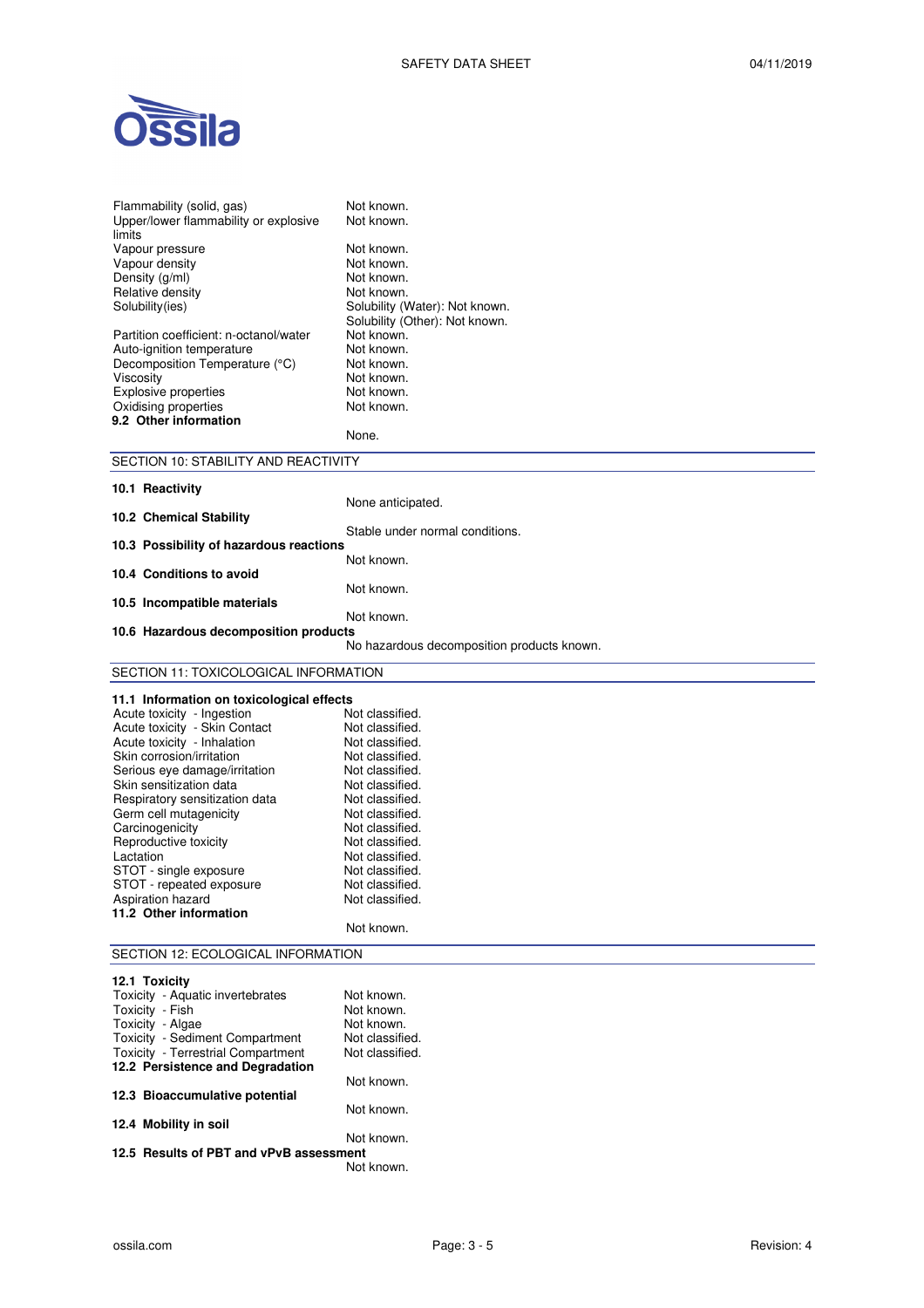

| 12.6 Other adverse effects                                                                                                                                                                                                                                                                                                                                                                                                                                                                                                                                                                                                                                                                                                                                                   |                                                                                                                                                                                                                                                                            |  |  |
|------------------------------------------------------------------------------------------------------------------------------------------------------------------------------------------------------------------------------------------------------------------------------------------------------------------------------------------------------------------------------------------------------------------------------------------------------------------------------------------------------------------------------------------------------------------------------------------------------------------------------------------------------------------------------------------------------------------------------------------------------------------------------|----------------------------------------------------------------------------------------------------------------------------------------------------------------------------------------------------------------------------------------------------------------------------|--|--|
|                                                                                                                                                                                                                                                                                                                                                                                                                                                                                                                                                                                                                                                                                                                                                                              | Not known.                                                                                                                                                                                                                                                                 |  |  |
| SECTION 13: DISPOSAL CONSIDERATIONS                                                                                                                                                                                                                                                                                                                                                                                                                                                                                                                                                                                                                                                                                                                                          |                                                                                                                                                                                                                                                                            |  |  |
| 13.1 Waste treatment methods                                                                                                                                                                                                                                                                                                                                                                                                                                                                                                                                                                                                                                                                                                                                                 | Dispose of contents in accordance with local, state or national legislation. Recycle<br>only completely emptied packaging. Normal disposal is via incineration operated by<br>an accredited disposal contractor. Send to a licensed recycler, reclaimer or<br>incinerator. |  |  |
| 13.2 Additional Information                                                                                                                                                                                                                                                                                                                                                                                                                                                                                                                                                                                                                                                                                                                                                  | Disposal should be in accordance with local, state or national legislation.                                                                                                                                                                                                |  |  |
| <b>SECTION 14: TRANSPORT INFORMATION</b>                                                                                                                                                                                                                                                                                                                                                                                                                                                                                                                                                                                                                                                                                                                                     |                                                                                                                                                                                                                                                                            |  |  |
| IATA/IMO/RID/ADR                                                                                                                                                                                                                                                                                                                                                                                                                                                                                                                                                                                                                                                                                                                                                             | Not classified as hazardous for transport.                                                                                                                                                                                                                                 |  |  |
| <b>SECTION 15: REGULATORY INFORMATION</b>                                                                                                                                                                                                                                                                                                                                                                                                                                                                                                                                                                                                                                                                                                                                    |                                                                                                                                                                                                                                                                            |  |  |
| European Regulations - Authorisations and/or Restrictions On Use<br>Candidate List of Substances of Very<br>High Concern for Authorisation<br>REACH: ANNEX XIV list of substances<br>subject to authorisation<br>REACH: Annex XVII Restrictions on the<br>manufacture, placing on the market and<br>use of certain dangerous substances,<br>mixtures and articles<br>Community Rolling Action Plan (CoRAP) Not listed<br>Regulation (EC) N° 850/2004 of the<br>European Parliament and of the Council                                                                                                                                                                                                                                                                        | 15.1 Safety, health and environmental regulations/legislation specific for the substance or mixture<br>Not listed<br>Not listed<br>Not listed<br>Not listed                                                                                                                |  |  |
| on persistent organic pollutants<br>Regulation (EC) N° 1005/2009 on<br>substances that deplete the ozone layer<br>Regulation (EU) N° 649/2012 of the<br>European Parliament and of the Council<br>concerning the export and import of<br>hazardous chemicals<br><b>National regulations</b><br>Other<br>15.2 Chemical Safety Assessment<br>$\overline{O}$ $\overline{F}$ $\overline{O}$ $\overline{F}$ $\overline{I}$ $\overline{I}$ $\overline{I}$ $\overline{I}$ $\overline{I}$ $\overline{I}$ $\overline{I}$ $\overline{I}$ $\overline{I}$ $\overline{I}$ $\overline{I}$ $\overline{I}$ $\overline{I}$ $\overline{I}$ $\overline{I}$ $\overline{I}$ $\overline{I}$ $\overline{I}$ $\overline{I}$ $\overline{I}$ $\overline{I}$ $\overline{I}$ $\overline{I}$ $\overline{$ | Not listed<br>Not listed<br>Not known.<br>A REACH chemical safety assessment has not been carried out.                                                                                                                                                                     |  |  |

SECTION 16: OTHER INFORMATION

The following sections contain revisions or new statements:

# **LEGEND**

| Acronyms | ADN: European Agreement concerning the International Carriage of Dangerous<br>Goods by Inland Waterways<br>ADR: European Agreement concerning the International Carriage of Dangerous<br>Goods by Road<br>CAS: Chemical Abstracts Service<br>CLP: Regulation (EC) No 1272/2008 on classification, labelling and packaging of<br>substances and mixtures<br>DNEL: Derived No Effect Level<br>EC: European Community<br>EINECS: European Inventory of Existing Commercial Chemical Substances<br>IATA: International Air Transport Association<br><b>IBC: Intermediate Bulk Container</b><br>ICAO: International Civil Aviation Organization<br>IMDG: International Maritime Dangerous Goods<br>LTEL : Long term exposure limit<br>PBT: Persistent, Bioaccumulative and Toxic<br><b>PNEC: Predicted No Effect Concentration</b><br>REACH: Registration, Evaluation, Authorisation and Restriction of Chemicals<br>RID: Regulations concerning the International Carriage of Dangerous Goods by Rail<br>STEL: Short term exposure limit |
|----------|--------------------------------------------------------------------------------------------------------------------------------------------------------------------------------------------------------------------------------------------------------------------------------------------------------------------------------------------------------------------------------------------------------------------------------------------------------------------------------------------------------------------------------------------------------------------------------------------------------------------------------------------------------------------------------------------------------------------------------------------------------------------------------------------------------------------------------------------------------------------------------------------------------------------------------------------------------------------------------------------------------------------------------------|
|----------|--------------------------------------------------------------------------------------------------------------------------------------------------------------------------------------------------------------------------------------------------------------------------------------------------------------------------------------------------------------------------------------------------------------------------------------------------------------------------------------------------------------------------------------------------------------------------------------------------------------------------------------------------------------------------------------------------------------------------------------------------------------------------------------------------------------------------------------------------------------------------------------------------------------------------------------------------------------------------------------------------------------------------------------|